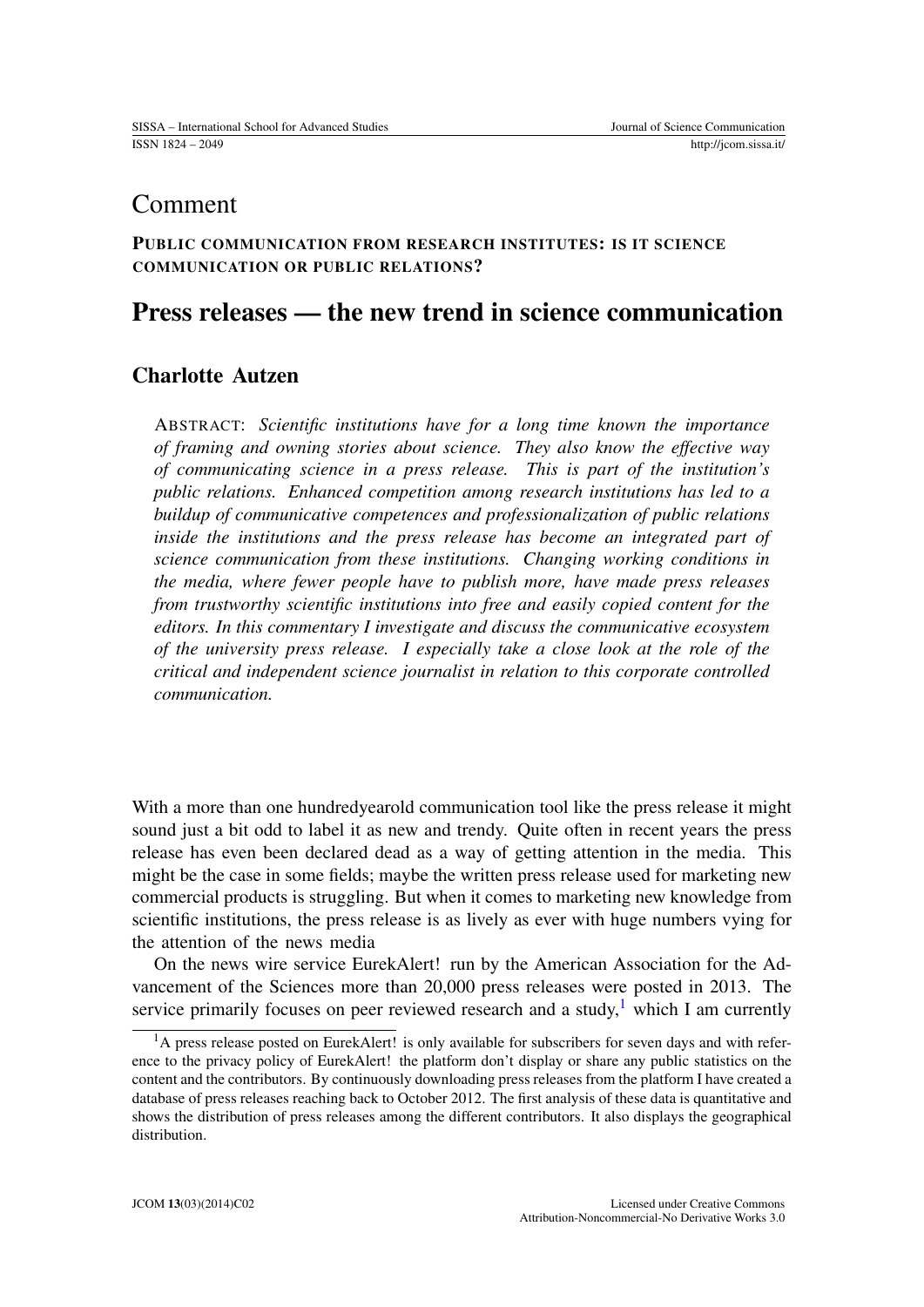conducting shows that half of the press releases posted in 2013 were from universities. Being an American platform one might be tempted to think that the press releases on EurekAlert! all came from American universities and were aimed at the American press. But this is not the case. Universities in many different countries including non-English speaking ones post releases here. The platform is a wellestablished international science news source for journalists [\[1\]](#page-6-0) from all over the world and the number of registered reporters has now passed 10,000. The press releases are posted on the platform by the 8,655 registered public information officers coming from the 1,829 contributing institutions. According to EurekAlert! close to 200,000 research press releases have been published on the platform since its start in 1996, giving an average of a little more than 7,000 press releases a year. So unless 2013 with the more than 20,000 published press releases was an exceptional and very unusual year, the flow of science press releases has increased significantly.

The most productive universities in terms of the number of press releases posted on EurekAlert! are also to be found among the highest ranked. We see wellrenowned scientific institutions making efforts in order to get their share of attention in the news media. Some of the most productive ones post nearly one press release a day. This indicates that universities believe press releases are an effective means of communicating science. In this commentary I investigate and discuss the communicative ecosystem of the university press release.

#### *The 'copy-and-paste' era*

Let's start at the beginning and take a quick look at the 'mother of all press releases' It all started back in Pennsylvania in October 1906 where the now legendary public relation expert Ivy Lee sent out what is believed to be the first ever press release to journalists [\[2\]](#page-6-1). At that time, Lee worked with the Pennsylvania Railroad and the background for writing up the press release was a deadly train accident killing 50 passengers. Lee's idea was to be the first to frame and thereby 'own' a story before rumors started to spread and the journalists themselves started asking questions and reporting the story.

What is most thought-provoking about this historic public relations event is that The New York Times newspaper actually printed the press release word-for-word. And that is what often happens today with press releases from scientific institutions. Like copypasted texts they get printed word-for-word in newspapers and on internet media platforms of any kind with 'pressing the copy-paste buttons' being the only contribution from the journalists working in the media. One reason for this is that the traditional news media is under economic pressure meaning that still fewer people have to produce still more content. The online presence and the possibility of publishing content 24-7 on the Internet have definitely increased the need for content [\[3\]](#page-6-2). So when journalists can get wellwritten quality content free directly from the universities, why not just copypaste and use it? This seems to be the 'modus operandi' of the people in charge in the news media.

Among the noisiest critics of this ecosystem, where universities provide content directly to the media, we find freelance science journalists who experience a hard time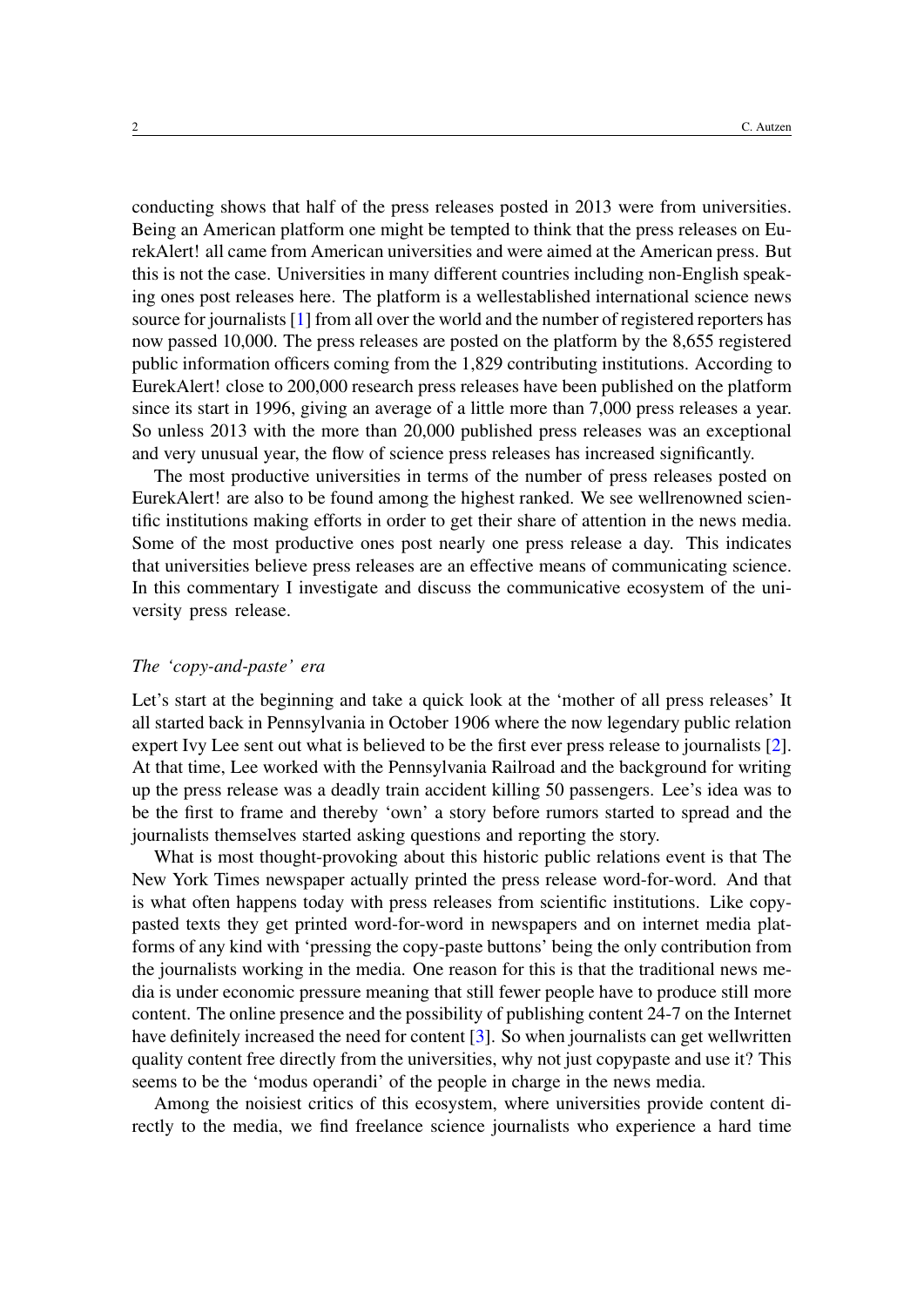selling their independently and critically researched science stories.<sup>[2](#page-2-0)</sup> No space or need for the watch dog anymore? The longknown hallmark of journalism - the independent and critical voice - seems to mean less when the story is about new results from science and it is delivered from a trustworthy academic institution. Some critics see this as the main problem and insist that science journalism should (and can) only be practiced by journalists independent of the scientific institutions. They talk of pseudo-journalism [\[4\]](#page-6-3) and para-journalism [\[5\]](#page-6-4). The argument is that independent science journalists are the only way the public can be sure to get the truth about science.

I want to challenge this argument by claiming that as long as it's a matter of understanding, explaining and informing about research results (typically based on single papers) there is no special need for independent critical voices writing up the story. Of course there are incidents of fraud and retraction of papers, but in this context that's another story, which will be written anyway. Since stories based on results from single papers make up most of the press releases from universities why not just see them as good old classic science communication, floating out from the world of science in the format of a press release and as stories posted on the institutions' websites? Have a look at these press releases and see what they are doing. They explain the newly published scientific results in a common and not too specialized language. They put the results into context and show the reader the relevance and perspectives of the new findings. Any good science writer and journalist can do that, and they do — as do the many professionally trained science writers and former science journalists now employed as corporate staff inside scientific institutions. So where does that leave the unemployed and apparently no longer needed critical science journalist?

#### *The role of the science journalist*

As Dorothy Nelkin [\[6\]](#page-6-5) stated and others [\[7\]](#page-6-6) have since repeated there is still a lot of very important work to do for the independent and critical journalist when it comes to reporting science to the public. But I must state that their most important job is not writing news stories about single research results and its not to understand and translate the complex matters in science in order to give non-science publics a grip of whats going on. Even though this is exactly the kind of work that many science journalists and science writers love to do [\[8\]](#page-6-7), my point is that we can easily leave these tasks to the researchers and the professional writers inside the scientific institutions. These institutions already have motives to do this, and to do this well.

There are lots of reasons why scientific institutions employ science journalists in their communication departments and seek attention in the news media by means of e.g. press releases. This is already a well-run ecosystem. It draws on a strong journalistic writing tradition proven to work extremely well as a tool to communicate science to the public. Furhtermore, it might be difficult to change since it's closely related to the way universities

<span id="page-2-0"></span> $2$ This was one of the hottest topics on the First European Conference for Science Journalist (ECSJ) held as a satellite conference to ESOF in Copenhagen, June 22<sup>th</sup>, 2014.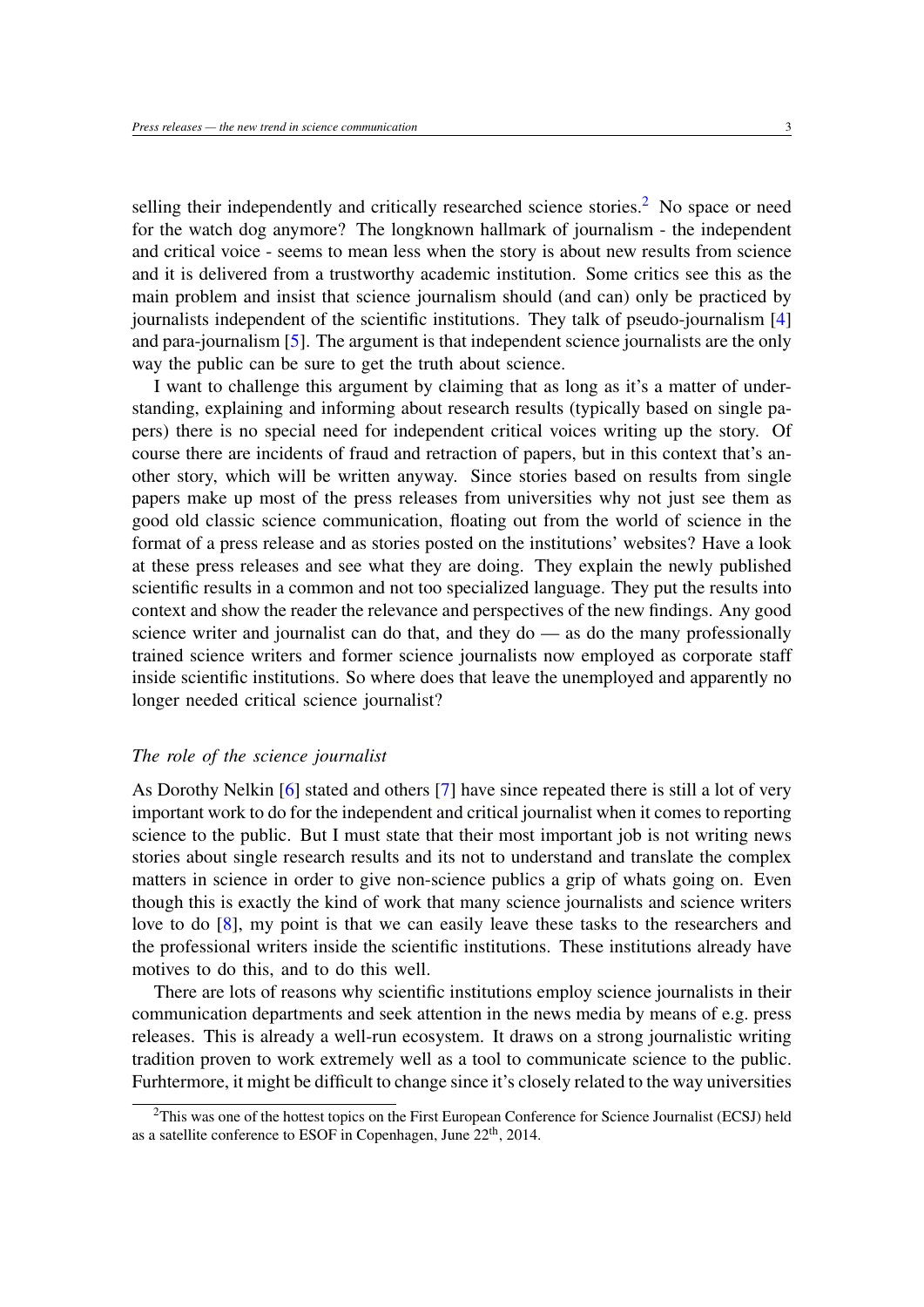are economically managed [\[9\]](#page-6-8) and it's also linked to the publication system, where major journals<sup>[3](#page-3-0)</sup> often take a leading role when it comes to sending out research press releases. The challenges for science communication seem to lie elsewhere. Over the years I have met many science writers and journalists who love science and see it as part of their job to make it accessible to people. They may not express themselves that way when asked directly, but looking closer into what they often say reveals an underlying perception that people need to learn about science, to get facts and understand science. This perception is often explained by not very reflective arguments like: '*it's important to understand science because it influences our lives*'. This makes cutbacks in specialized science sections in newspapers and science programs on television frustrating for science journalists [\[10\]](#page-6-9)

But instead of continuing to dream unrealistic dreams of getting more journalistically produced science into the mainstream media, and discussing how to reinvent science journalism outside the scientific institutions (in order to be the ones who write the stories), the many clever science journalists should wake up and get out of their own scientific comfort zones. They have a much bigger job to do for society, namely to start taking a closer look at scientific institutions. They are the ones who should ask critical questions about the institutions' priorities, financing, and the self-claimed privileged position as knowledge producers. They should start showing an interest, not in how the institutions write the individual science story or press release, but how they frame science in a much broader sense. In a time with exponential growth of news stories about science [\[11\]](#page-6-10), the line where critical eyes on the single story are most important is long past. But that doesn't mean that someone shouldn't take a critical look at the institutions and ask questions.

Ivy Lee recognized the importance of owning the story by framing it. This is classic public relations knowledge nowadays. This is exactly what universities do when they send out press releases about research; they frame the story of the institution. As individual institutions they may not come to own the story of a new cure for cancer or the key to understanding the interrelated mechanisms in the climate system, but by sending out an endless stream of research press releases the institutions all together demonstrate that universities are the ones that own the right to produce knowledge. Many stories sent out from a specific research area might also be perceived as a sign of importance of the area. But is that really the case, or are the many stories just a way of getting attention not just from the public, but also the stakeholders such as politicians and funders?

By using the press release tool which resonates with classical news criteria like relevance, identification and importance, universities also transform them into a discourse of utility. From there the way to '*please send more money dear funders and society*' and '*by the way please let science do what science finds best*' is not long. By framing science in press release after press release the way they do, they use a wellknown journalistic trick. Universities show their value instead of talking directly about it. In the long run that free ride might not be good for either the scientific institutions or society as a whole. So my

<span id="page-3-0"></span><sup>3</sup>Both *Nature* and *Science* magazine have their own press offices and sends out embargoed press releases on selcted publications. As part of their service they also notice relevant communication officers when researchers from a specific university is author on papers to be published.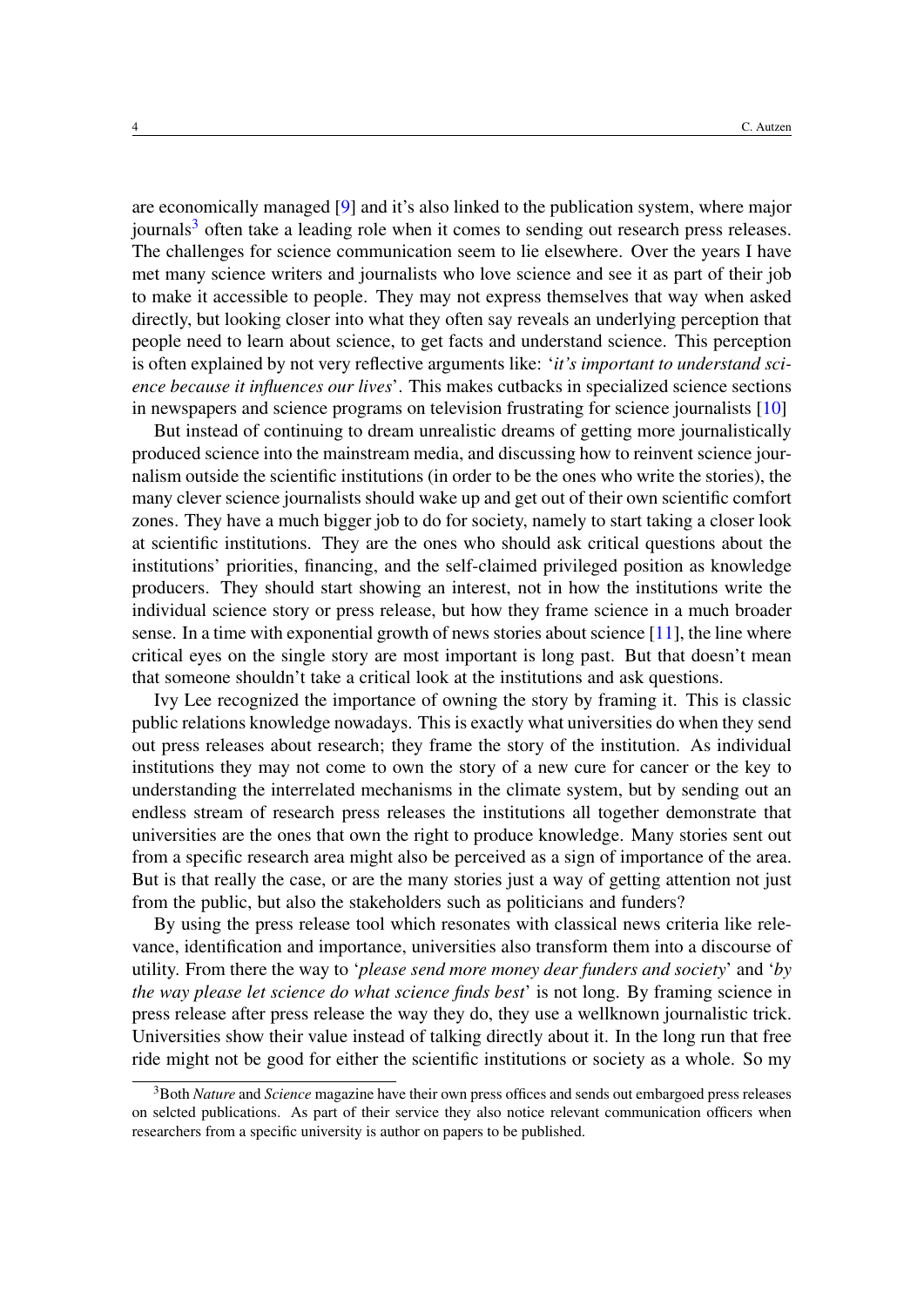suggestion would be for independent science journalists to leave their comfort zone, stop concentrating on how to get more science stories into magazines, newspapers and television, and start asking questions like: are we spending too much money on metabolic research and too little on sociology, if we want to reduce the number of people suffering from lifestyle diseases? Because in contrast to writing good science stories and making wellproduced science videos, this is something that the scientific institutions can't do themselves.

#### *The role of the press officer*

Noting that a well written press release from a university often is a genuine piece of science communication informing the public about a specific area of science, I move the spotlight from the role of science journalists working outside scientific institutions to those working inside and for these institutions. By working as a communications professional insider you, like it or not, inevitably become part of public relations. This actually means that the same press release I just characterized as genuine science communication also plays a specific role in the institution's public relations and therefore often is labeled as institutional PR instead of science communication. This is also correct but my point is that the press release is both and maybe more important - the genuine piece of science communication is part of the essence of relations with the public and not automatically a problematic enterprise as it sometimes seems to be presumed with PR.

Public relations can be defined as: "the distinctive management function which helps establish and maintain mutual lines of communication, acceptance and cooperation between the organization and its publics" [R. Harlow, cited in [12,](#page-6-11) p. 7]. This is vital for all organizations not least scientific ones which need a license to operate from society. By using the words of Borchelt and Nielsen: universities manage their trust portfolio [\[13\]](#page-6-12). Being a scientific institution producing and selling science and education, the piece of science communication represented by the press release is an obvious way to relate to your different publics. When establishing and maintaining mutual lines of communication you need important information to communicate about. For scientific institutions this is science and a wellproven way to get attention and establish contact with important publics goes via science stories in the news media

Critics of press releases will point out that there is no dialogue; you can't ask questions of a press release except the journalists who can contact the researcher. To counteract this criticism, many professionalized science institutions work like other effective organizations [\[14\]](#page-6-13) mixing the different public relations models originally described by Grunig and Hunt [\[12,](#page-6-11) pp. 21–46] and later developed into the mixed motives model by Grunig [\[15\]](#page-6-14). Universities don't just disseminate information their own way as described in the Public Information Model; they learn to understand what the news media needs and they adapt their press releases to these needs. This is what Grunig and Hunt call scientific persuasion in the Two-Way Asymmetric model. Finally universities and individual researchers are moving towards the forth model, the Two-Way Symmetric model where the purpose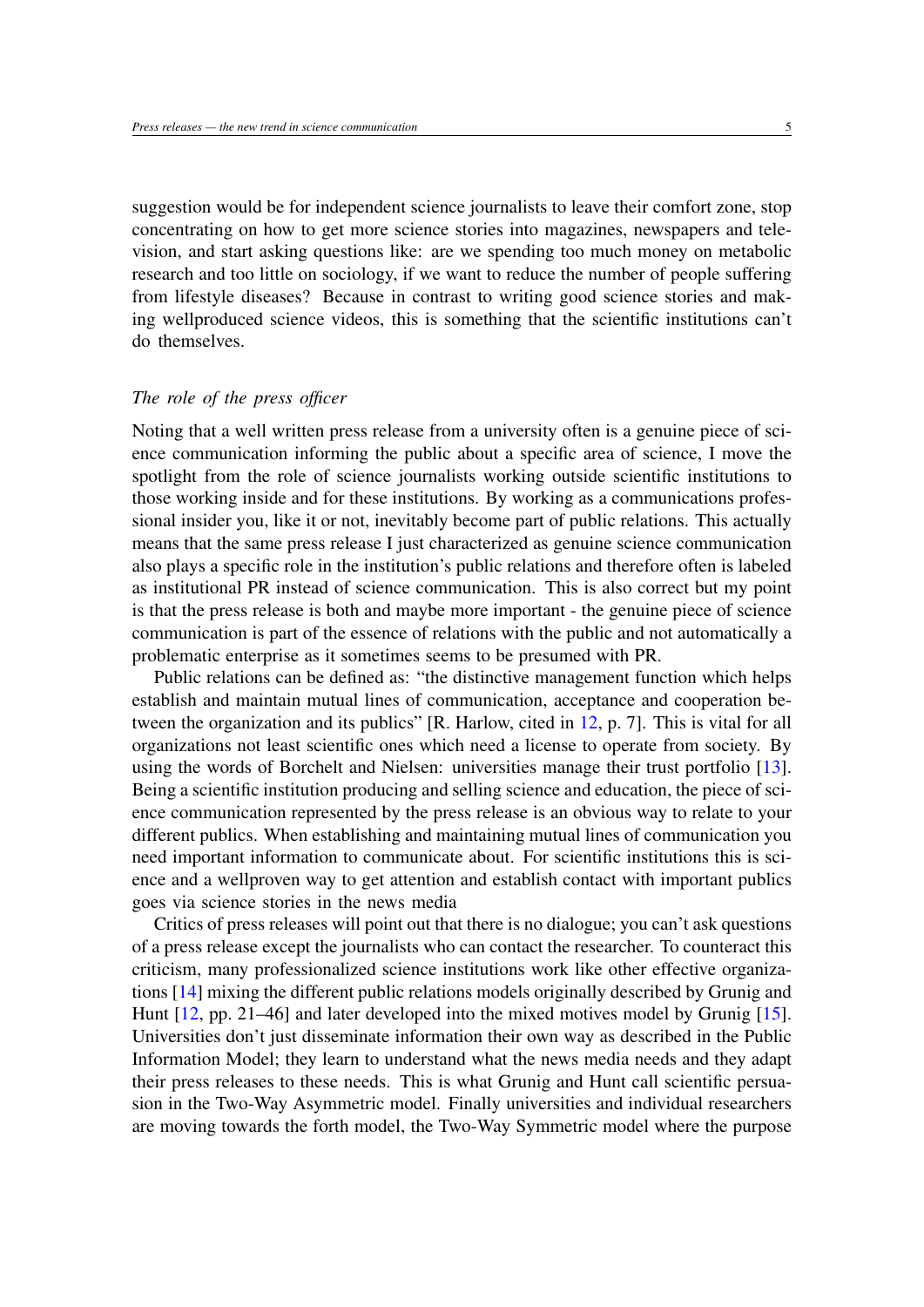is mutual understanding. This trend is seen in the many dialoguebased and sometimes coproduced science projects popping up in recent years.

#### *A conflict of ownership*

One of the perhaps surprising disadvantages of this buildup of communicative competences and professionalization of public relations [\[16\]](#page-7-0) inside scientific institutions is the effect of the growing competition among institutions and among individual scientists. Also the ecosystem of publishing plays a very important role. The international competition between institutions for staff, students, funding and research partners is sharpened by means of professionalized public relations. The collective process of research done in groups across universities and countries ends up with questions of who has the right to serve when the results are to be communicated in the public sphere.

Who gets to use the results for public relations? In my experience this discussion is often biased towards English speaking researchers, but also universities who just communicate in their own language and make arrangements with the other researchers to do the same. For a small country like Denmark this means that when communicating science we are limited to communicating with the only five million people who happen to understand Danish instead of communicating in a language most of the world understands namely English. Add to this the dominance of the EurekAlert! platform which together with embargo times set by many of the leading journals [\[17,](#page-7-1) [18\]](#page-7-2) is optimized to the American media day, and then you have a very unhealthy cocktail seen with Danish and maybe Scandinavian and central European eyes too. The consequence of this is that Danish universities have to publish press releases at times where Danish journalists don't have the time to take action on a story especially not in the more exclusive media like television and print media. This leads to lesser attention in the press than what would have been expected if the press releases were optimized to the Danish media day. The internet media can react on stories any time of the day, unfortunately leading to another challenge, because that actually forces universities to publish at the not so ideal time set by the journal embargo, at least if they want to get a fair chance to frame and own the story.

As shown there can be many good reasons for wanting to own a story. To mention one last reason: the interest in personalizing science because of the need for recruiting new generations into science. This special human framing of science easily disappears if science journalists are mostly occupied with teaching the public about science and when journals leave out citations with names and institutions when they send out their press releases as for instance Nature does.<sup>[4](#page-5-0)</sup> From Nature the argument sounds as though it's because the science is the important part, but would that motivate you to study science? Ending this commentary by turning into a critic myself I might claim that the journals are simply undertaking PR and framing science in a way that supports their own businesses.

<span id="page-5-0"></span><sup>4</sup>This point was highlighted by Alice Henchley from the Nature Publishing Group in the session "The food chain of science news" on the Euroscience Open Forum conference ESOF in Copenhagen, June 25<sup>th</sup>, 2014.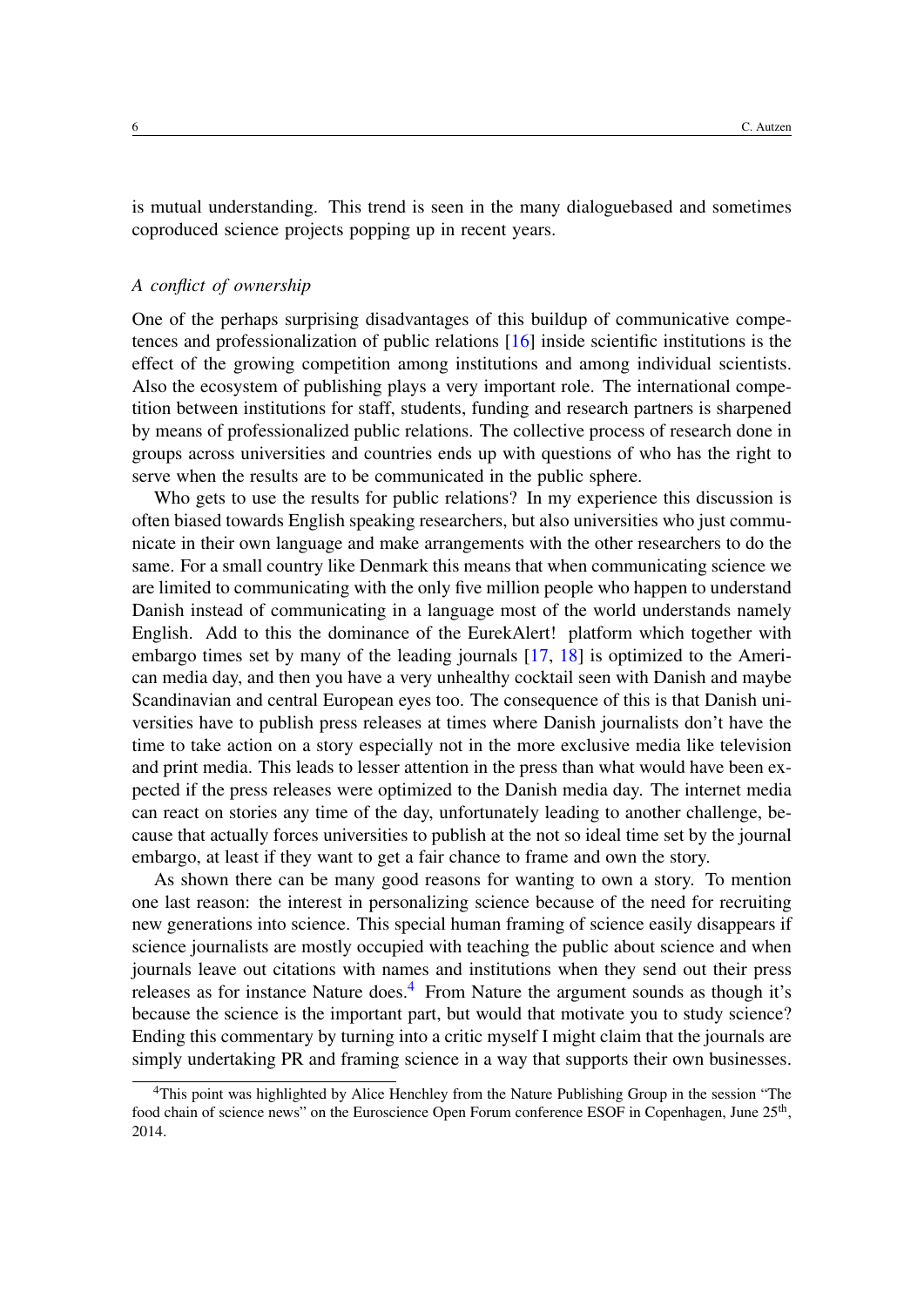Press releases communicating science from universities have indeed come to play an important role in running universities and in communicating science to the public and they might soon go from being new and trendy to 'just the way to do it'.

#### References

- <span id="page-6-0"></span>[1] A. Granada (2011), "Slaves to journals, serfs to the web: the use of the internet in newsgathering among European science journalists", *Journalism* 12(7): 794–813.
- <span id="page-6-1"></span>[2] [http://en.wikipedia.org/wiki/Press](http://en.wikipedia.org/wiki/Press_release)\_release and [http://inventors.about.com/od/pstartinventions/a/press](http://inventors.about.com/od/pstartinventions/a/press_release.htm) release.htm.
- <span id="page-6-2"></span>[3] B. Trench (2007), "How the internet changed science journalism", in M.W. Bauer and M. Bucchi eds., *Journalism, Science and Society. Science Communication between News and Public Relations*, Routledge, pp. 133–142.
- <span id="page-6-3"></span>[4] W. Göpfert (2007), "The strength of PR and the weakness of science journalism", in M.W. Bauer and M. Bucchi eds., *Journalism, Science and Society. Science Communication between News and Public Relations*, Routledge, pp. 215–226.
- <span id="page-6-4"></span>[5] M.W. Bauer and J. Gregory (2007), "From journalism to corporate communication in post-war Britain", in M.W. Bauer and M. Bucchi eds., *Journalism, Science and Society. Science Communication between News and Public Relations*, Routledge, pp. 33–52.
- <span id="page-6-5"></span>[6] D. Nelkin (1995), *Selling science — How the press covers science and technology*, W.H. Freemann and Company.
- <span id="page-6-6"></span>[7] S. Dunwoody (2014), "Science journalism: prospects in the digital age", in M. Bucchi and B. Trench eds., *Routledge Handbook of Public Communication of Science and Technology*, second edition, Routledge, pp. 27–39.
- <span id="page-6-7"></span>[8] M. Bauer, S. Howard, R. Romo, J. Yulye, L. Massarani and L. Amorim (2013), *Global science journalism report: working conditions and practices, professional ethos and future expectations*, Science and Development Network, London, U.K. .
- <span id="page-6-8"></span>[9] M. Kohring, F. Marcinkowski, C. Lindnerc and S. Karisd (2013), "Media orientation of German university decision makers and the executive influence of public relations", *Public Relat. Rev.* 39: 171– 177.
- <span id="page-6-9"></span>[10] C. Mooney (2011), "Dealing with the U.S. media", in D.J. Bennett and R.C. Jennings eds., *Successful Science Communication. Telling It Like It Is*, Cambridge University Press, Cambridge, U.K., pp. 167–181.
- <span id="page-6-10"></span>[11] M.W. Bauer (2012), "Public Attention to Science 1820–2010 — A 'Longue Duree' Picture", ´ *The Sciences' Media Connection — Public Communication and its Repercussions, Sociology of the Sciences Yearbook* 28: 35–57, DOI: [10.1007/978-94-007-2085-5](http://dx.doi.org/10.1007/978-94-007-2085-5_3) 3.
- <span id="page-6-11"></span>[12] J.E. Grunig and T. Hunt (1984), *Managing Public Relations*, Holt, Rinehart and Winston, New York, U.S.A. .
- <span id="page-6-12"></span>[13] R.E. Borchelt and K.H. Nielsen (2014), "Public relations in science: managing the trust portfolio", in M. Bucchi and B. Trench eds., *Routledge Handbook of Public Communication of Science and Technology*, second edition, Routledge, pp. 58–69.
- <span id="page-6-13"></span>[14] J.E. Grunig (2002), *Excellent Public Relations and Effective Organizations: A Study of Communication Management in Three Countries*, Lawrence Erlbaum Associates, Inc., Publishers.
- <span id="page-6-14"></span>[15] J.E. Grunig (2002), "Two-way Symmetric Relations: Past, Present and Future", in R.L. Heath ed., *Handbook of Public Relations*, Sage Publications, Inc.